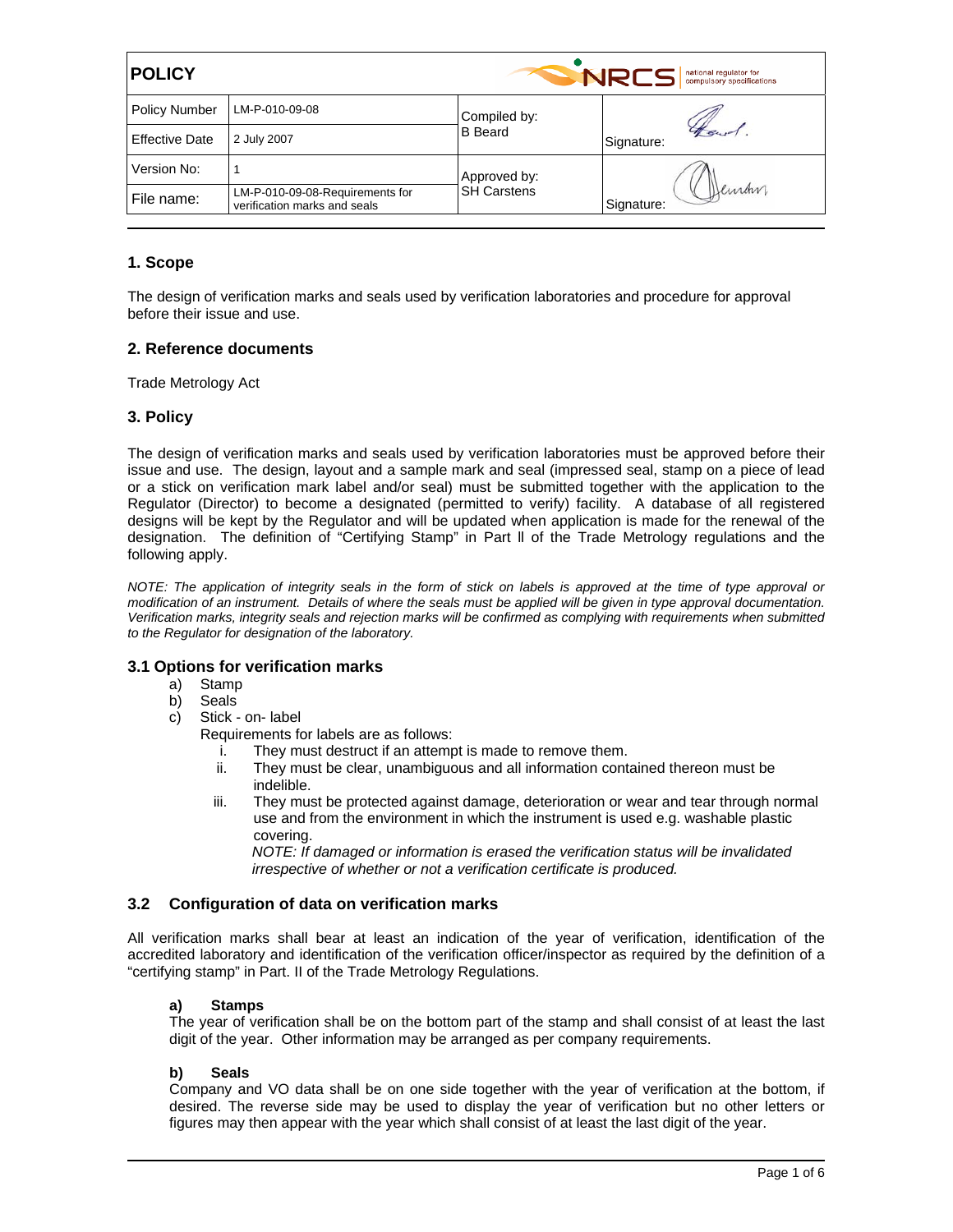| <b>POLICY</b>         |                                                                 |                                    | <b>NRC</b><br>national regulator for<br>compulsory specifications |  |
|-----------------------|-----------------------------------------------------------------|------------------------------------|-------------------------------------------------------------------|--|
| <b>Policy Number</b>  | LM-P-010-09-08                                                  | Compiled by:                       |                                                                   |  |
| <b>Effective Date</b> | 2 July 2007                                                     | <b>B</b> Beard                     | Signature:                                                        |  |
| Version No:           |                                                                 | Approved by:<br><b>SH Carstens</b> |                                                                   |  |
| File name:            | LM-P-010-09-08-Requirements for<br>verification marks and seals |                                    | Luran<br>Signature:                                               |  |

# **c) Labels**

Configured in any manner provided the year of verification is displayed unambiguously and contains at least the last two digits of the applicable year if pre-printed on the label. If the information is handwritten then the full date including day, month and at least the last two digits of the year shall be indicated. Only information relevant to the verification activity shall be permitted. Re-verification or expiry dates may not be indicated on labels unless the period reflects a legally prescribed minimum period. If necessary to quote a shorter period, documented evidence that the user/owner required the shorter period, must be available. If SANAS gives permission the SANAS Accreditation logo may also appear. Any additional information included on a sticker will be evaluated when it is evaluated for approval and no changes may be made to the label after approval, without re-approval. Any incorrect information completed by hand may invalidate the verification of the instrument to which such incorrect label is applied.

## **3.3 Use of informative stickers**

**Accredited laboratories may attach a sticker or transfer on the outer housing or dial face, for example a petrol pump, to indicate that they have serviced or supplied the instrument but such sticker may not refer to verification or imply verification or that the instrument complies with requirements of the Trade Metrology Act. It shall also not bear any reference to the SABS or the regulator.** 

## **3.4 Rejection of instruments**

The method of rejection is the defacing of the chosen verification mark option by a six-point star as required in Regulation 24 of Part II of the Trade Metrology Regulations, but the following will be allowed.

- a) If a verification stamp was selected, then the rejection method shall be a six-pointed star stamp over the verification mark or obliteration of the verification mark and the application of a label conforming to the requirements of 4 c) below.
- b) If a seal is selected to apply the verification mark the rejection mark shall be placed on the seal identified to bear the verification mark and be applied over the verification mark or obliteration of the verification mark e.g. by removing the seal and the application of a label conforming to the requirements of 4 c) below.
- c) If a label is selected to apply the verification mark, the instrument shall be rejected by means of a rejection label bearing the required information placed over an existing verification mark label (need not cover it completely) or, if such label is not present, in the same position that the verification label would have been placed.

A rejection label shall be red in colour and shall contain only the following;

- The statement "This instrument has been rejected and may not be used for a prescribed purpose in terms of the Trade Metrology Act, until verified"
- A six pointed star (this is to comply with section 25 of the Act and Regulation 24 so that in the event of a court case an inspector can state that the instrument was marked with a six pointed star as required for a contravention to be established).
- The number of the rejection certificate which may be hand written next to suitable wording indicating that it is the rejection certificate number.
- The name of the accredited laboratory may also appear.
- If SANAS gives permission the SANAS Accreditation logo may also appear.

If placed over the previous verification label it must be unambiguously clear that the instrument has been rejected. It is not acceptable to obliterate a verification mark on a label by indelibly drawing a six pointed star over it.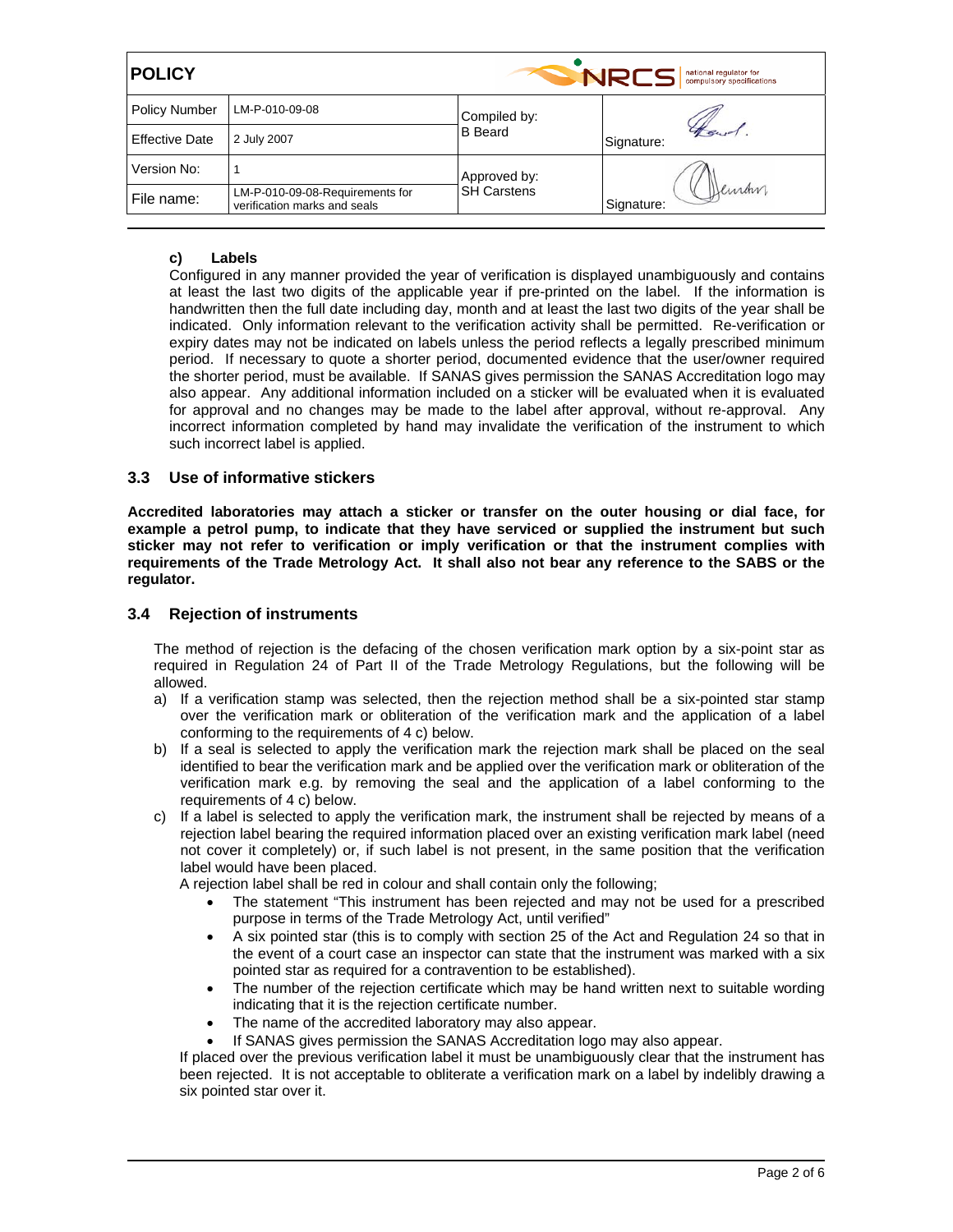| <b>POLICY</b>         |                                                                 |                                    | <b>NRCS</b><br>national regulator for<br>compulsory specifications |  |  |
|-----------------------|-----------------------------------------------------------------|------------------------------------|--------------------------------------------------------------------|--|--|
| <b>Policy Number</b>  | LM-P-010-09-08                                                  | Compiled by:                       |                                                                    |  |  |
| <b>Effective Date</b> | 2 July 2007                                                     | <b>B</b> Beard                     | Signature:                                                         |  |  |
| Version No:           |                                                                 | Approved by:<br><b>SH Carstens</b> | luran<br>Signature:                                                |  |  |
| File name:            | LM-P-010-09-08-Requirements for<br>verification marks and seals |                                    |                                                                    |  |  |

Where a laboratory rejects an instrument that was previously verified using a different means of applying the verification mark, it shall use its selected means of applying the rejection mark after obliterating any previous verification mark or marks.

# **3.5 Sealing**

## **a) Hard seals**

# **i. By means of stamps or their alternatives**

Seals in the form of wax or lead plugs shall be sealed with a stamp containing at least the laboratory and VO identification i.e. info presently required for sealing pliers, unless the small size of the seal precludes this. In the case of pro-weights at least the laboratory must be identified on the stamp but the same stamp used for other sealing (previous sentence) may be used. If a separate seal is used for pro-weights it shall also be registered with the Regulator when applying to be designated as a verification laboratory.

*NOTE: See clause 6.4 for sealing meters with common indicators*

## **ii. By means if stick on labels**

The minimum requirements for sealing stickers to be used to prevent unauthorised access to measuring instruments are the following:

- 1. Seals shall destruct when an attempt is made to remove them i.e. a seal may not be capable of being removed from the instrument without physical damage to the seal and the same seal may not be capable of being used a second time.
- 2. Seals shall contain the following compulsory minimum wording/data:
	- a) "Certification void when broken"
	- b) "Seal"
	- c) "Date"
	- d) "VO number"
	- e) Name and or logo of company

The seal or the minimum requirements are not a substitute for the verification mark.

Sealing by means of stickers shall be approved during type approval of the instrument or modification thereto and the location of the seal on the instrument shall be described in the type approval documentation. If a laboratory wishes to use sealing stickers in place of the approved sealing method a modification to the respective instruments will need to be approved. Approval of the actual seal will be done by the Regulator

### **b) Software (electronic) sealing**

In certain instances electronic instruments will be approved with software (electronic) sealing facilities to protect their adjustment/metrological integrity. In these cases there will always be a new code (could be a sequential or random number or letters) generated after each intervention and which is capable of being displayed by the instrument. The code indicating the last intervention at the time of verification must be included unambiguously in a clearly demarcated place on the verification certificate for control purposes. Inspectors should acquaint themselves with the procedure to display this code from the pattern description and then compare the displayed code with that on the certificate. If not the same code then the seal has been compromised and the instrument is regarded as being unsealed and therefore not verified. If this method of sealing is used, and the instrument does not have to be permanently marked on its outer housing with this number, the retention of the verification certificate with the instrument becomes obligatory as it forms part of the proof of sealing and this should be brought to the attention of all role players. In the case of the new SANS 1649 the applicable electronic sealing reference code shall be permanently affixed on or near the main data plate in addition to it being displayed electronically by the instrument. It is foreseen that in most cases a sealing sticker will be used for this purpose but details of the method chosen will be given in the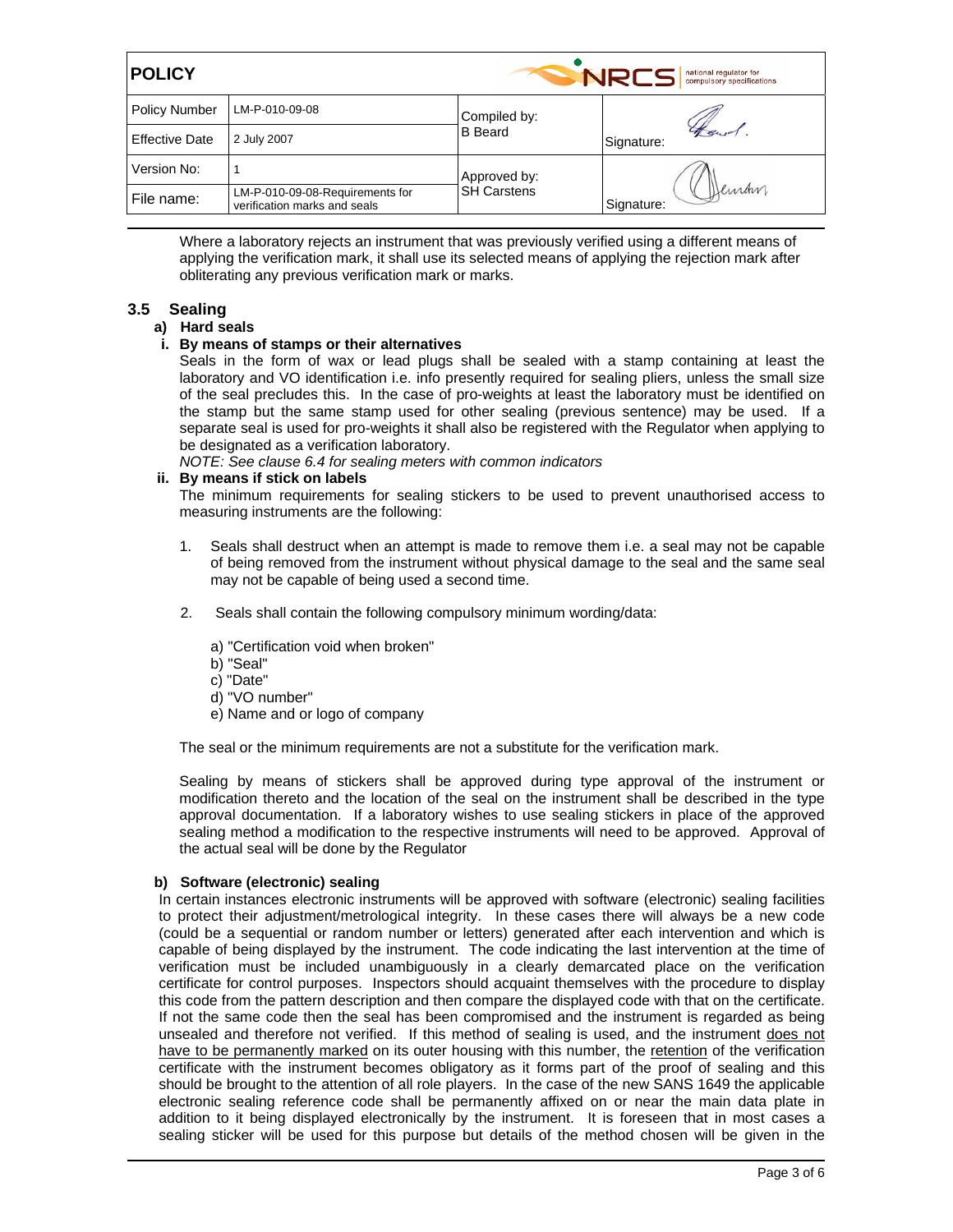| <b>POLICY</b>         |                                                                 |                    | <b>NRCS</b><br>national regulator for<br>compulsory specifications |
|-----------------------|-----------------------------------------------------------------|--------------------|--------------------------------------------------------------------|
| <b>Policy Number</b>  | LM-P-010-09-08                                                  | Compiled by:       |                                                                    |
| <b>Effective Date</b> | 2 July 2007                                                     | <b>B</b> Beard     | Signature:                                                         |
| Version No:           |                                                                 | Approved by:       |                                                                    |
| File name:            | LM-P-010-09-08-Requirements for<br>verification marks and seals | <b>SH Carstens</b> | Deman<br>Signature:                                                |

pattern description. If the sticker is removed, altered or the code can't be read, the instrument will be regarded as unsealed. A verification sticker may not be used to indicate this code. In this case the inspector can compare the marked code with the code indicated electronically and although SANS 1649 requires the code also to be on the verification certificate it is not so important for the certificate to be retained with the scale.

# **3.6 Positioning of verification mark**

## 3.6.1 **General requirements**

The following requirements apply generally where specific requirements are not given in clauses 6.2 to 6.4 or in a pattern description of a specific instrument.

## **a) Stamps**

As per pattern description or general design requirements for instruments not requiring approval. (See also relevant regulation requirements).

## **b) Seals**

As per pattern description, regulation requirements or on a seal specifically dedicated for receiving the verification mark in close proximity to the existing stamp plug i.e. it is not one of the required integrity/protective seals. Where this is not possible it is acceptable to be on an essential part (main housing) of the instruments, which cannot be removed easily and fitted to another instrument.

### **c) Labels**

Visible during normal use and placed on an essential part (main housing) of instruments, which cannot be removed easily and fitted to another instrument (see also regulation and pattern description requirements).

### 3.6.2 **Liquid Fuel Dispensers**

If there is no specific pattern description requirement allowing seals or labels to be used then one of the following methods may be chosen to apply the verification mark.

### **a) Stamps**

As per pattern descriptions. (See also SANS 1650 requirements).

*NOTE: If a stamping plug is described in the pattern description but the supplier or verifier chooses a seal or label option do not insist that a stamping plug is fitted.*

### **b) Seals**

On the seal intended to seal a mechanical calibration mechanism of the meter or in the case of dispensers not fitted with a mechanical calibration mechanism, on a seal dedicated as the verification mark and identified in the pattern description as per clause 6.3.1 d) of SANS 1650.

### **c) Labels**

Applied to a suitable smooth surface on the meter in a visible position when the covers are removed as per clause 6.3.2 of SANS 1650. If necessary the label may be placed on a metal tag bolted to the meter by one of the sealed bolts securing the measuring chamber cover to the body (i.e. If this seal is broken the dispenser must be re-verified).

### 3.6.3 **Liquid meters with one mechanical or electronic indicator per meter**

If there is no specific pattern description requirement allowing seals or labels to be used then one of the following methods may be chosen to apply the verification mark.

### **a) Stamps**

In a lead plug fitted in a visible position on the meter body as per pattern description. (See also regulation requirements).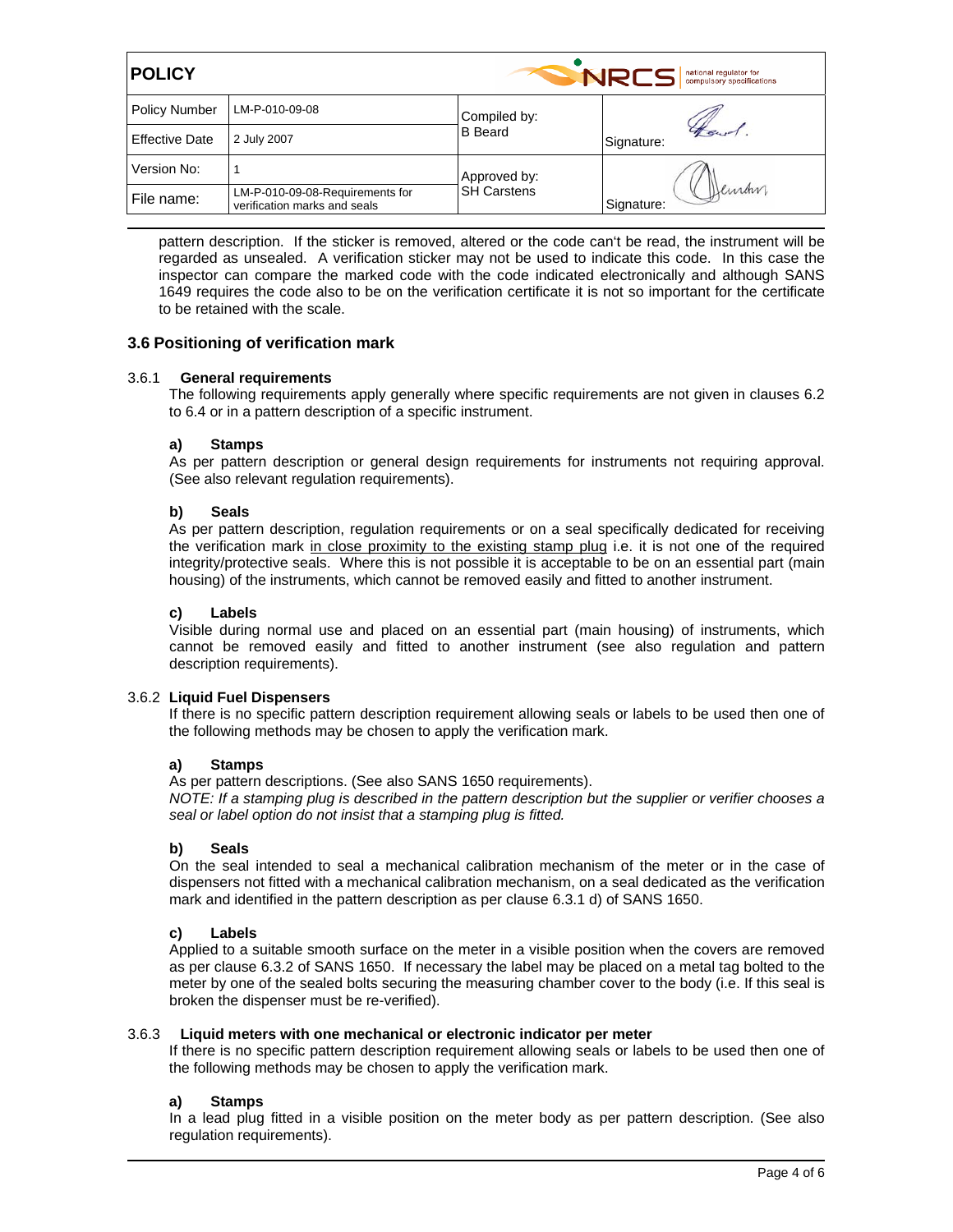| <b>POLICY</b>         |                                                                 |                                    | <b>NRCS</b><br>national regulator for<br>compulsory specifications |  |  |
|-----------------------|-----------------------------------------------------------------|------------------------------------|--------------------------------------------------------------------|--|--|
| <b>Policy Number</b>  | LM-P-010-09-08                                                  | Compiled by:<br><b>B</b> Beard     | Signature:                                                         |  |  |
| <b>Effective Date</b> | 2 July 2007                                                     |                                    |                                                                    |  |  |
| Version No:           |                                                                 | Approved by:<br><b>SH Carstens</b> | Deman<br>Signature:                                                |  |  |
| File name:            | LM-P-010-09-08-Requirements for<br>verification marks and seals |                                    |                                                                    |  |  |

*NOTE: If a stamping plug is described in the pattern description but the supplier or verifier chooses a seal or label option do not insist that a stamping plug is fitted.* 

## **b) Seals**

On the seal used to seal the measuring chamber cover to the body of the meter. For meters with no body sealing requirements e.g. coriolis or turbine meters, the verification mark shall be applied to the seal securing the indicator or electronics component to the meter body.

*NOTE: The use of a mechanical calibrator seal is not an option for applying the verification mark.* 

## **c) Labels**

Applied to a suitable smooth surface on the meter body in a visible position or on a metal tag bolted to the meter body by one of the sealed bolts securing the measuring chamber cover to the body (i.e. If this seal is broken the meter must be re-verified).

### 3.6.4 **Meters fitted with a common electronic indicator and single multi product meters**

For meters with a common indicator where the pattern description does not specify a method or allow seals or labels to be used, the verification mark shall be applied either;

- a) To a stamping plug in the body of each meter, or;
- b) To the seal which seals the measuring chamber cover to the body of each meter (i.e. If this seal is broken the meter must be re-verified), or;
- c) By means of a sticker, placed on a metal tag, bolted to each meter by one of the sealed bolts securing the measuring chamber cover to the body (i.e. If this seal is broken the meter must be reverified).

The following sealing and verification requirements apply when a register serves more than one meter:

- a) Should one of the meters be left in a rejected condition the indicator seals shall be applied to protect the remaining meters but the rejected channel on the indicator must be made inoperative.
- b) Should one meter be repaired and thereafter verified, a supplementary certificate shall be issued for the remaining meters not re-verified.

The following sealing and verification requirements apply when one meter has a multi channel indicator for delivery of more than one product.

- a) Verification certificates shall contain the test results for each channel (product) verified. As there will be a common verification mark and seals for all products, all channels (products) will need to be verified at the same time.
- b) Should one of the channels (products) be left in a rejected condition the indicator seals shall be applied to protect the remaining channels but the rejected channel on the indicator shall be made inoperative.
- c) Should the meter be repaired to be correct with all products intended to be delivered all channels (products) shall be re-verified and a new verification certificate(s) issued.

### 3.6.5 **Liquor measuring devices (optics)**

If there is no specific pattern description requirement allowing seals or labels to be used then one of the following methods may be chosen to apply the verification mark.

### **a) Stamps**

In a lead or wax plug fitted in a visible position on the body as per pattern description. (See also regulation requirements).